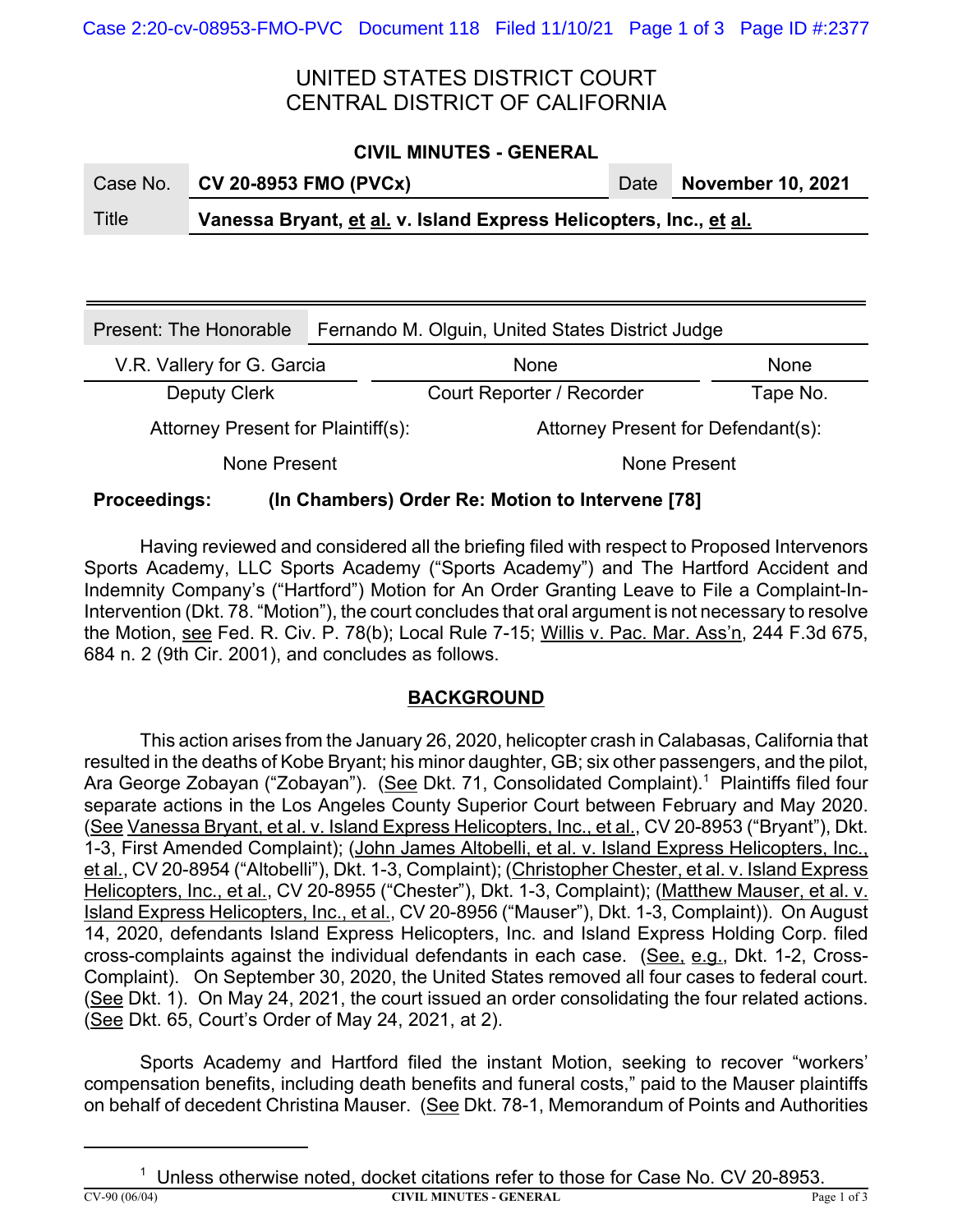## UNITED STATES DISTRICT COURT CENTRAL DISTRICT OF CALIFORNIA

#### **CIVIL MINUTES - GENERAL**

| Case No. | <b>CV 20-8953 FMO (PVCx)</b>                                       |  | Date November 10, 2021 |  |  |  |
|----------|--------------------------------------------------------------------|--|------------------------|--|--|--|
| Title    | Vanessa Bryant, et al. v. Island Express Helicopters, Inc., et al. |  |                        |  |  |  |

in Support of [ ] Motion [ ] ("Memo") at 6). The United States was the only party that filed an opposition to the Motion. (See Dkt. 85).

#### **DISCUSSION**

Under the circumstances, the court finds that intervention is not appropriate, either as of right or permissively. With respect to intervention as of right, a court must permit any party to intervene in a lawsuit who "claims an interest relating to the property or transaction that is the subject of the action, and is so situated that disposing of the action may as a practical matter impair or impede the movant's ability to protect its interest, unless existing parties adequately represent that interest." Fed. R. Civ. P. 24(a)(2). Rule 24(a)<sup>2</sup> is broadly construed in favor of intervention. See Cabazon Band of Mission Indians v. Wilson, 124 F.3d 1050, 1061 (9th Cir. 1997). The Ninth Circuit employs four criteria to determine whether intervention under Rule 24(a) is appropriate: (1) the motion to intervene must be timely; (2) the applicant must have a significantly protectable interest related to the property or transaction that is the subject of the action; (3) the applicant must be situated such that the disposition of the action may impair or impede the applicant's ability to protect that interest; and (4) the applicant's interest must not be adequately represented by the existing parties. See Arakaki v. Cayetano, 324 F.3d 1078, 1083 (9th Cir. 2003). The burden falls on the applicant to show that all of the requirements for intervention have been met. See United States v. Alisal Water Corp., 370 F.3d 915, 919 (9th Cir. 2004).

Here, Sports Academy and Hartford contend that their Motion is timely because they "circulated [their] original Complaint-in-Intervention" to the Mauser plaintiffs and certain defendants on January 5, 2021. (See Dkt. 78-1, Memo at 9). As Sports Academy and Hartford acknowledge, the Mauser plaintiffs initially filed their complaint on April 20, 2020, and their action was removed to federal court on September 30, 2020. (See id. at 6-7). Sports Academy and Hartford do not explain why they waited until over a year after Mauser plaintiffs filed their action – and more than nine months after it was removed to federal court  $-$  before filing the instant Motion. (See, generally, id. at 9). Nor do they explain the relevance of their communication with Mauser plaintiffs in January 2021, or why that might have justified a further delay in filing their Motion. (See, generally, id.). Thus, the court finds that the Motion is untimely.

Sports Academy and Hartford also contend that, absent intervention, disposition of the action would impair their ability to protect their interests because they have "no other means to protect their right to reimbursement other than through intervention." (Dkt. 78-1, Memo at 11). However, they do not explain why they would be left with "no other means" if they are not permitted to intervene. (See generally id. at 11-12). In fact, they appear to undercut their contention when they later argue in their brief that under California law, "where a defendant is

 $^{\rm 2}$  All further "Rule" references are to the Federal Rules of Civil Procedure unless otherwise indicated.